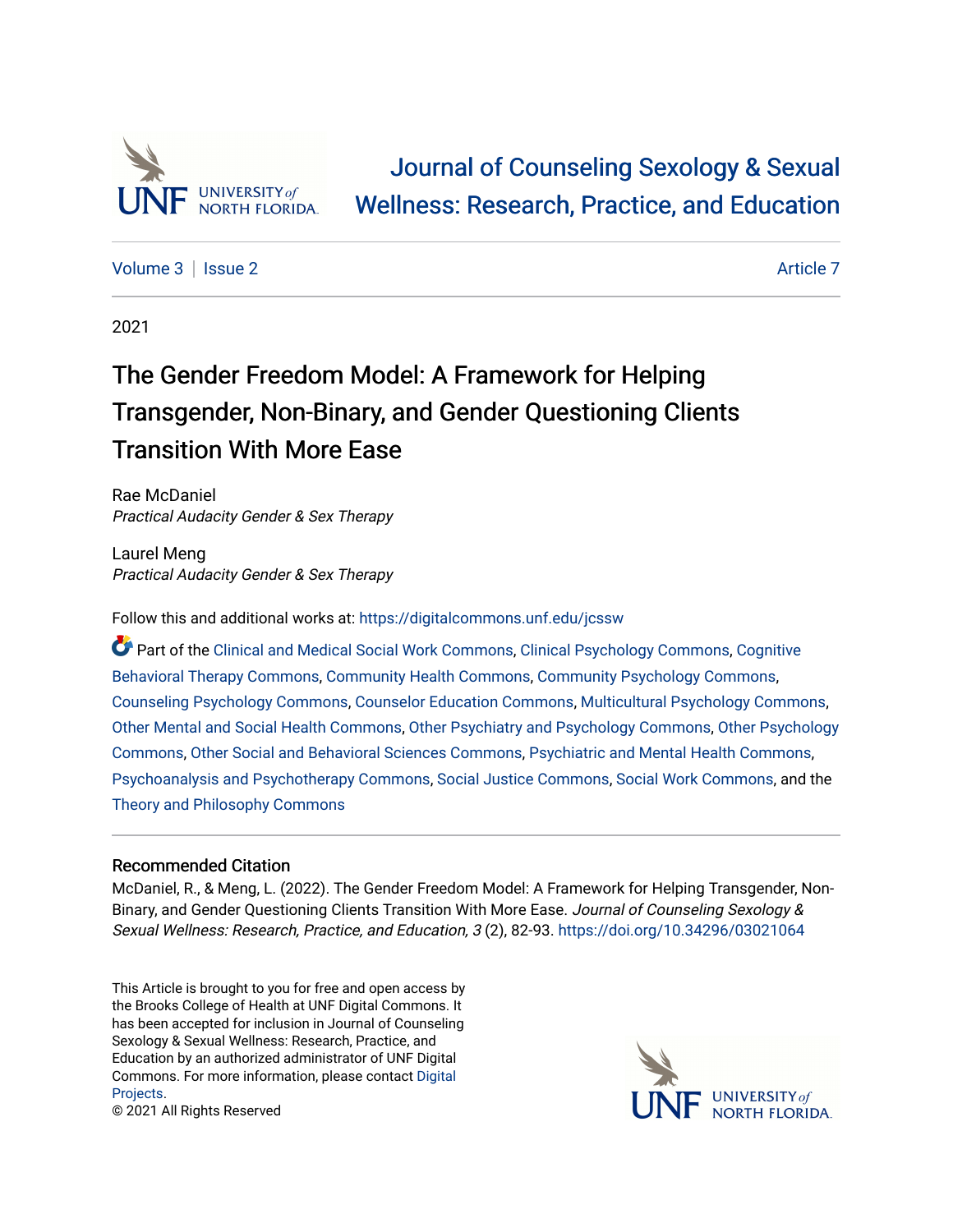# The Gender Freedom Model: A Framework for Helping Transgender, Non-Binary, and Gender Questioning Clients Transition with More Ease

Rae McDaniel Practical Audacity Gender & Sex Therapy

Laurel Meng Practical Audacity Gender & Sex Therapy

Transgender/non-binary experiences and identities are often represented in academic literature through narratives of distress and are often pathologized through a medical lens. This holds implications for the field of psychotherapy, as interventions aimed to support transgender/nonbinary individuals often focus solely on risk mitigation. This article presents a therapeutic framework that rests on three pillars—Play, Pleasure, and Possibility—as the focal points for reimagining work with transgender/non-binary clients. This model aims to help this population explore gender transition with more ease through building practical skills, cultivating personal and collective pride, and centering pleasure equity.

*Keywords:* transgender, non-binary, transgender health, gender affirming psychotherapy, gender transition

#### Introduction

The field of transgender/non-binary healthcare has a storied history of pathologizing the transgender/non-binary experience, through the assumption that being trans means something has gone wrong in the normative process of gender identity development. In this viewpoint, practitioners believe the distress associated with a transgender/non-binary identity is caused by incongruencies between sex assigned at birth and gender identity, which is eased by social, medical, and legal transition [\(Bockting & Coleman,](#page-9-0) [2007\)](#page-9-0). Physicians began to take notice of the transgender/non-binary experience in the late nineteenth and early twentieth centuries, introducing a number of terms in medical literature that suggested the incongruence that transgender/non-binary people felt was some form of psychopathy or psychotic delusion [\(Stryker,](#page-12-0) [2017\)](#page-12-0). Notably, this medicalized approach originated in the United States and Western Europe, with many non-Western cultures and countries celebrating gender diversity beyond the Western binary system of gender [\(Thorne,](#page-12-1) [Yip, Bouman, Marshall, & Arcelus,](#page-12-1) [2019\)](#page-12-1).

In the 1960s, health providers began to administer medical solutions for this incongruence, through hormone treatments and, what were then called, sex reassignment surgeries. The medical literature of this time treated the transgender/non-binary experience as a disorder to overcome. Controversially, the fourth edition of the Diagnostic Statistical Manual (DSM-IV) introduced the official diagnosis of gender identity disorder (GID) in 1980, which simultaneously validated the transgender/non-binary experience in the eyes of the medical establishment and further contributed to the marginalization of transgender/non-binary identities [\(Bockting,](#page-9-1) [2009\)](#page-9-1). Over time, transgender/non-binary activists pushed for a more affirmative understanding of the transgender/non-binary experience, arguing that diverse gender identities were not sources of pathology. Instead, the distress felt and struggles faced, such as poverty, social isolation, underemployment, and difficulty securing housing, is largely due to social stigma. A lack of financially and geographically accessible health care and a lack of affirmative, culturally competent healthcare providers may increase this distress.

Discourse around gender also began to expand the boundaries of gender identity beyond the male/female gender binary, making space for the acceptance of non-binary identities. The approach to transgender/non-binary care started to shift from a sex reassignment process to a transgender coming out process [\(Bockting & Coleman,](#page-9-0) [2007\)](#page-9-0). Bockting [\(2009\)](#page-9-1) names this transition as "a shift from a disease-based model...to an identity-based model of transgender health" (p. 104). In 2013, the DSM-5 replaced GID with the new diagnosis of gender dysphoria, formally disassociating pathology from transgender/non-binary identity [\(Stryker,](#page-12-0) [2017\)](#page-12-0). This diagnosis refers to the experience of discomfort or distress caused by an incongruence between a person's gender iden-

Corresponding Author

Rae McDaniel Practical Audacity Gender & Sex Therapy 1757 N Kimball Ave. Ste. 202 Chicago, IL 60647 E: rae@practicalaudacity.com P: (318)547-1823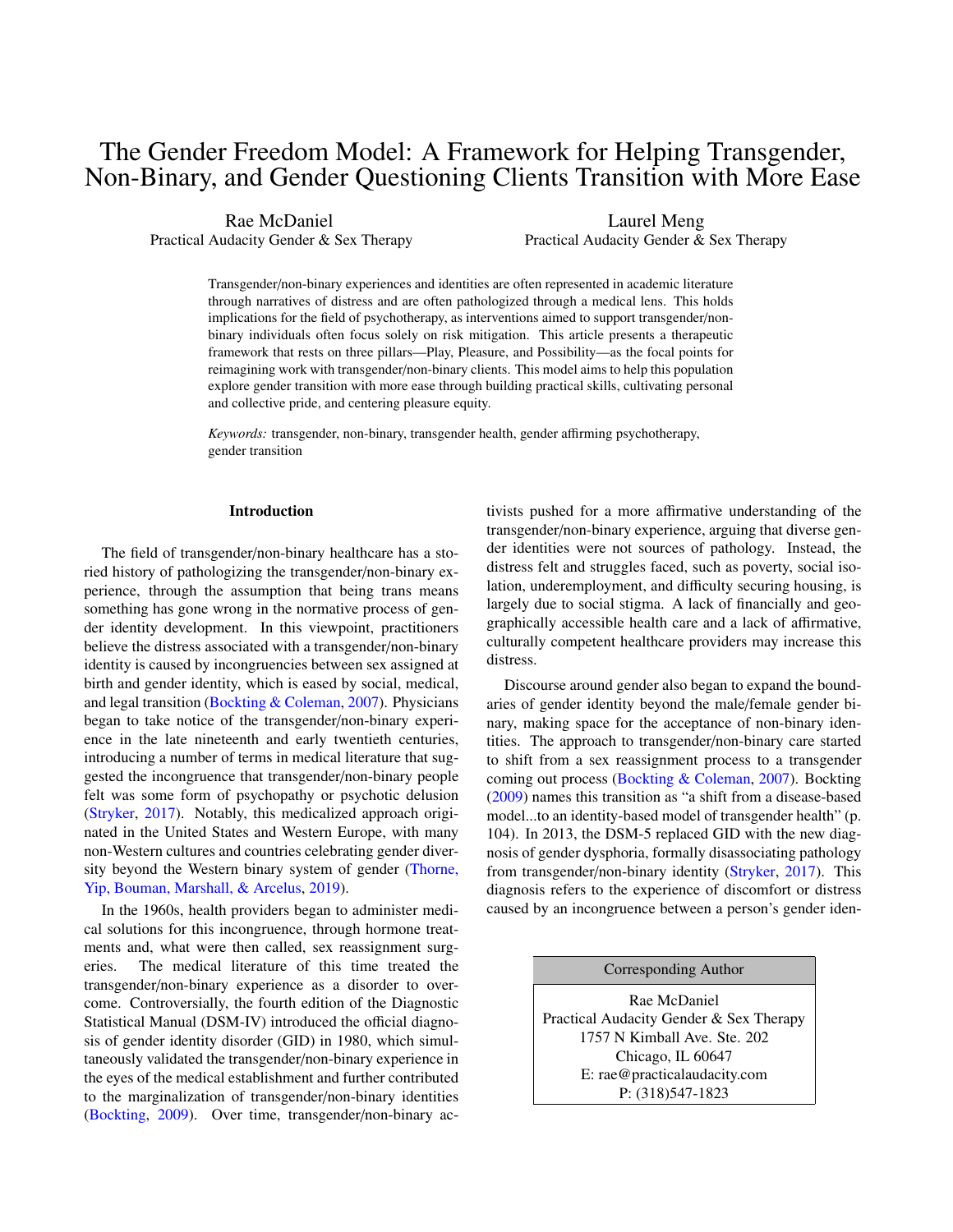tity and assigned sex at birth, rather than the act or identity of gender nonconformity itself [\(Coleman et al.,](#page-10-0) [2012\)](#page-10-0).

In recent years, the field of transgender/non-binary healthcare has been increasingly adopting an informed consent model, giving transgender/non-binary people access to transition-related services without excessive gatekeeping from the medical and mental health systems. The informed consent models moves even further away from the tradition of diagnosis upheld by the World Professional Association of Transgender Health (WPATH), the International Statistical Classification of Diseases and Related Health Problems (ICD), and the DSM. The WPATH Standards of Care continues to recommend that transgender/non-binary individuals seeking medical intervention should receive an assessment from a qualified mental health professional first [\(Coleman](#page-10-0) [et al.,](#page-10-0) [2012\)](#page-10-0). Although these are not strict requirements for care, many medical providers adhere to these standards by requiring clinical documentation and letters of support from a mental health professional. Major health insurance providers and state Medicaid plans embraced these Standards of Care at the policy level, requiring significant documentation in support of a Gender Dysphoria diagnosis before approving coverage for medical services [\(Schulz,](#page-11-0) [2017\)](#page-11-0). Today, a growing number of providers are adopting an informed consent model for care, which only requires that an individual should "possess the cognitive ability to make an informed and independent decision about their health care" and should understand all the risks and benefits involved (Informed Consent for Access to Trans Health Care [ICATH], [n.d.\)](#page-10-1). With more providers adopting this model of care, the role of the mental health practitioner can shift from a gatekeeper of necessary services to a source of support in the client's transition process. This shift has led to an increase in trans-inclusive and trans-affirming counseling practices that aim to provide that support to transgender/non-binary clients. Examples of such counseling practices include TA-CBT, a trans-affirming adaptation to cognitive behavioral therapy [\(Austin & Craig,](#page-9-2) [2015\)](#page-9-2), and LGBTQ\* responsive sand tray, a creative arts approach that assists clients or students in exploring and making meaning of internalized struggles [\(Luke & Peters,](#page-10-2) [2019\)](#page-10-2). The developers of these approaches cite the discrimination against transgender/non-binary individuals, both in society at large and within the therapeutic field, as the reason for the necessity of these tailored practices [\(Grant et al.,](#page-10-3) [2011\)](#page-10-3).

Indeed, the discrimination and stigma against transgender/non-binary identities and experiences are inextricably linked with poor mental health outcomes for transgender/non-binary individuals. For example, studies found that increased risk of violence and abuse towards transgender women may be predictors of depression (Hoff[man,](#page-10-4) [2014\)](#page-10-4). Further, there are high rates of suicidal ideation and suicide attempts in the transgender/non-binary

population, likely due to gender-based victimization, genderbased rejection, gender-based discrimination, and identity nonaffirmation [\(Testa et al.,](#page-12-2) [2017\)](#page-12-2).

Within the therapeutic field, transgender/non-binary clients often encounter biased and unaffirming providers, discrimination, or providers who lack the training and knowledge necessary to effectively treat this population. Prior negative experiences with mental health providers, both experienced personally and learned through the reports of peers, lead many transgender/non-binary individuals to avoid seeking therapeutic services [\(Shipherd, Green, & Abramovitz,](#page-12-3) [2010;](#page-12-3) [Mizock & Lundquist,](#page-11-1) [2016\)](#page-11-1). Thus, it is imperative for mental health practitioners to become skilled in providing affirmative care to transgender/non-binary clients.

The minority stress model, which addresses the external stressors that individuals with stigmatized identities experience due to a minority social position, has inspired many intervention models for the transgender/non-binary population [\(Meyer,](#page-11-2) [2003\)](#page-11-2). However, the literature currently lacks intervention models that emphasize the positive aspects and self-growth potential of transgender/non-binary experiences and gender nonconformity. As an expansion to the minority stress model, which suggests resilience factors can buffer against the impact of minority stressors, Matsuno and Israel's [\(2017\)](#page-10-5) transgender resilience intervention model (TRIM) was designed to help clinicians cultivate resiliencebased interventions for transgender individuals. The model focuses on group-level resilience factors (e.g., social support, community acceptance, role models, etc.) and individual resilience factors (e.g., hopefulness, self-esteem, identity pride, etc.) as areas around which clinicians can build interventions. While this model does indicate a shift towards acknowledging and bolstering positive aspects of the transgender/non-binary experience, the researchers continue to center a response to negative stressors. For example, one resilience factor that TRIM highlights is "family acceptance," with a suggested intervention of family therapy. This suggestion tailors an intervention around family exclusion, a common stressor that transgender people may experience while coming out, but also may perpetuate a deficit-based perspective on transgender/non-binary individuals' coming out processes and ignores a history of resiliency in the transgender/non-binary community based on "chosen family" acceptance.

Previously, the literature on minority strengths has only focused on strengths as moderating variables for the effects of stressors on mental health outcomes. Perrin et al. [\(2019\)](#page-11-3) offers an alternative to the minority stress model by introducing the minority strengths model, which focuses on strengths consistently found in the LGBTQ+ population and the direct and indirect effects on individuals instead of a deficitcentered model. Through the statistical validation of this model, Perrin et al. [\(2019\)](#page-11-3) found the strengths-based vari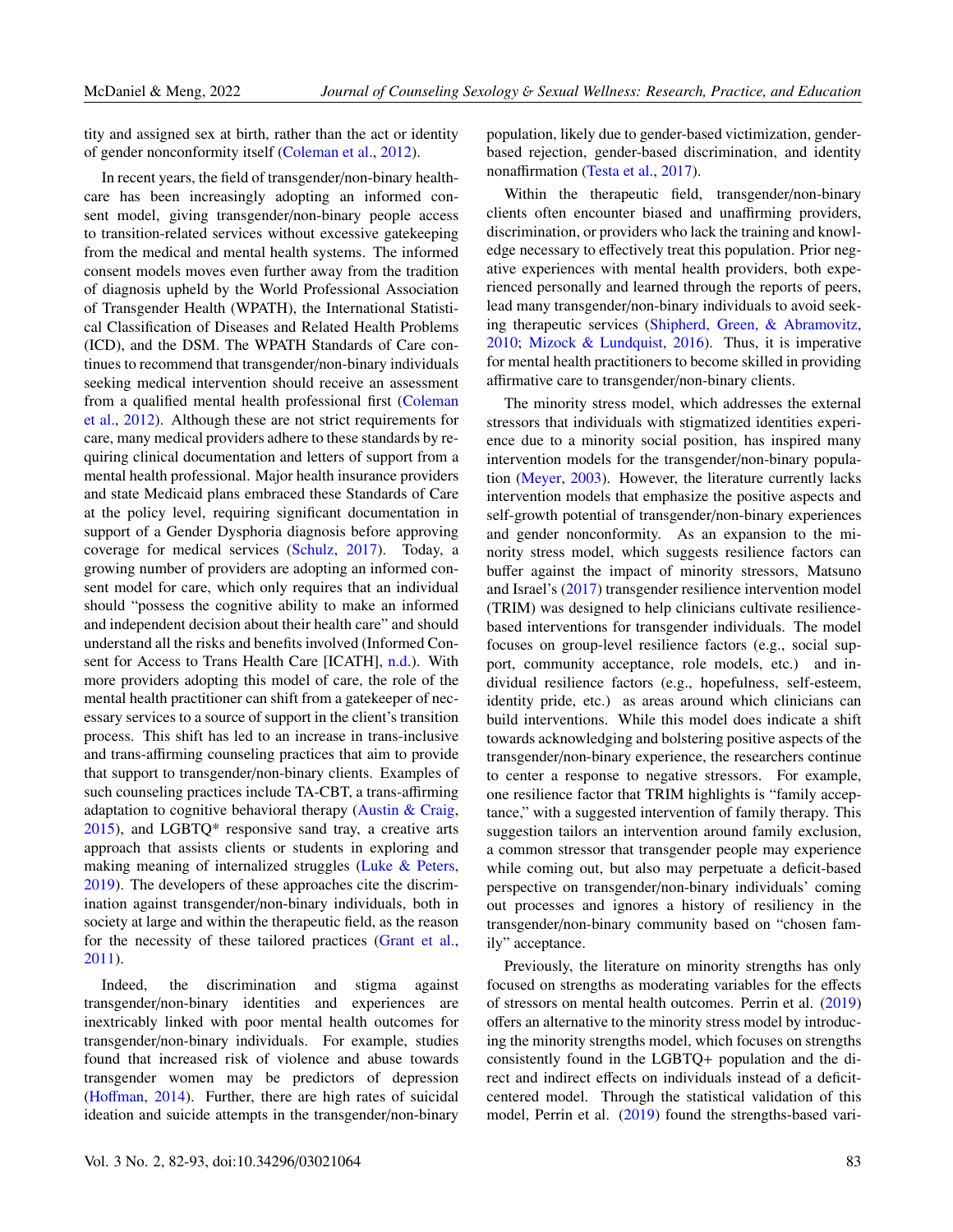ables combine and causally link with other strengths to create resilience and positive mental and physical health outcomes. Increased social support and community consciousness are strongly associated with greater identity pride and higher self-esteem, which then led to better mental and physical health outcomes. These findings suggest interventions affirming the positive aspects of LGBTQ+ community can serve to bolster this causal chain.

In an analysis of emerging positive psychology literature providing a strengths-based perspective on the LGBTQ+ population, Vaughan et al. [\(2014\)](#page-12-4) identified a lack of literature on strengths like curiosity, with respect to the exploration of gender and sexuality, among others. Ruff et al. [\(2019\)](#page-11-4) argues the lack of strengths-based knowledge "limits society's ability to support [transgender women]" (p. 1992). The researchers assert that gathering more qualitative data about these strengths would allow the voices of transgender women themselves to inform societal narratives about this community, providing a more complete representation of their resilience. To address this gap, Ruff et al.  $(2019)$ conducted a photovoice study to capture narratives of agency amongst communities of transgender women of color. The study found hope, courage, and resilience played major roles for participants, arguing that fostering these strengths should lie at the center of solutions designed to support this community. A study of transgender and gender expansive youth and young adults experiencing homelessness also demonstrates personal agency and future orientation as main components of resilience in overcoming struggles and in reframing challenges as positive experiences [\(Shelton,](#page-11-5) [Wagaman, Small, & Abramovich,](#page-11-5) [2017\)](#page-11-5). These studies provide growing evidence that clinical practices serving the transgender/non-binary population must shift the focus from distress and risk-management to the cultivation of positive narratives surrounding these identities.

Furthermore, mental health practitioners must expand beyond the gender binary and accommodate non-binary identities within the clinical scope. Even as the transgender/nonbinary community receives increased attention and support, there is still a lack of competence in clinical settings around supporting non-binary identities [\(Matsuno & Budge,](#page-10-5) [2017\)](#page-10-5). The Gender Affirmative Lifespan Approach (GALA; Rider et al., [2019\)](#page-11-6) is a trans-affirmative psychotherapy framework, designed for use with non-binary clients, that provides key recommendations to develop gender literacy, build resilience, expand beyond the binary, explore pleasure-oriented positive sexuality, and make positive connections to medical interventions. Clinicians have since applied this approach to other therapeutic interventions and populations, as Spencer and Vencill [\(2017\)](#page-12-5) did in the development of a pleasure-based sexual health group therapy curriculum for clients on the transfeminine spectrum, with modules focusing on concepts such as mindfulness, sexual self-esteem, media representation, psychoeducation about sexual functioning and diverse bodies, and exploration of dating and relationships.

While Spencer and Vencill [\(2017\)](#page-12-5) provide a valuable and grounded curriculum focusing on sexual pleasure for transgender women, the curriculum excludes non-binary and transmasculine identities and focuses heavily on the technical aspects of a positive sexuality, such as the impact of medical transition on sexuality and dating, considerations related to disclosure of a transgender identity, and psychoeducation about sexual anatomy and functioning (Spencer  $\&$ [Vencill,](#page-12-5) [2017\)](#page-12-5). Similarly, the GALA Model [\(Rider et al.,](#page-11-6) [2019\)](#page-11-6) is a valuable resource for work with non-binary clients. The authors of this article endorse the necessity of identityspecific spaces and these important topics.

The development of the Gender Freedom Model expands on these critical works as a theoretical model that focuses on the process of gender transition from an affirming, nonpathologizing, resilience-building, and pleasure-positive perspective for all identities under the transgender umbrella, including non-binary and transmasculine identities. The Gender Freedom Model also works to expand the definitions of eroticism, intimacy, and pleasure beyond romantic and sexual relationships to create greater connection to self and others. Additionally, the inclusion of Budge's [\(2017\)](#page-9-3) model for facilitative coping in the transgender population is a strength of the Gender Freedom Model not included in either the GALA model [\(Rider et al.,](#page-11-6) [2019\)](#page-11-6) or Spencer and Vencill's [\(2017\)](#page-12-5) curriculum. The authors of the present article hope the Gender Freedom Model will serve a key role in the mental healthcare literature as a guide for clinical competence in working with transgender/non-binary clients through the process of gender transition, in a way that centers possibility and exploration.

### Brief Overview of the Gender Freedom Model Developers

The Gender Freedom Model is a theoretical framework grounded in the integration of psychology and sex therapy theory and literature, principles from human-centered design, as well as the authors' clinical expertise and experience as a Licensed Clinical Professional Counselor (LCPC) and Licensed Clinical Social Worker (LCSW) in Illinois, respectively. Additionally, one author brings experience and training as a Certified Sex Therapist (CST) and lived experience as a member of the transgender/non-binary community.

## The Three Pillars and Nine Subtopics of the Gender Freedom Model

The Gender Freedom Model (see Figure [1\)](#page-5-0) is a dynamic model consisting of three key pillars: (1) Play, (2) Pleasure, and (3) Possibility. Each of these pillars has three subtopic areas. The three key pillars are the general topic areas to focus on during gender transition within this model. The nine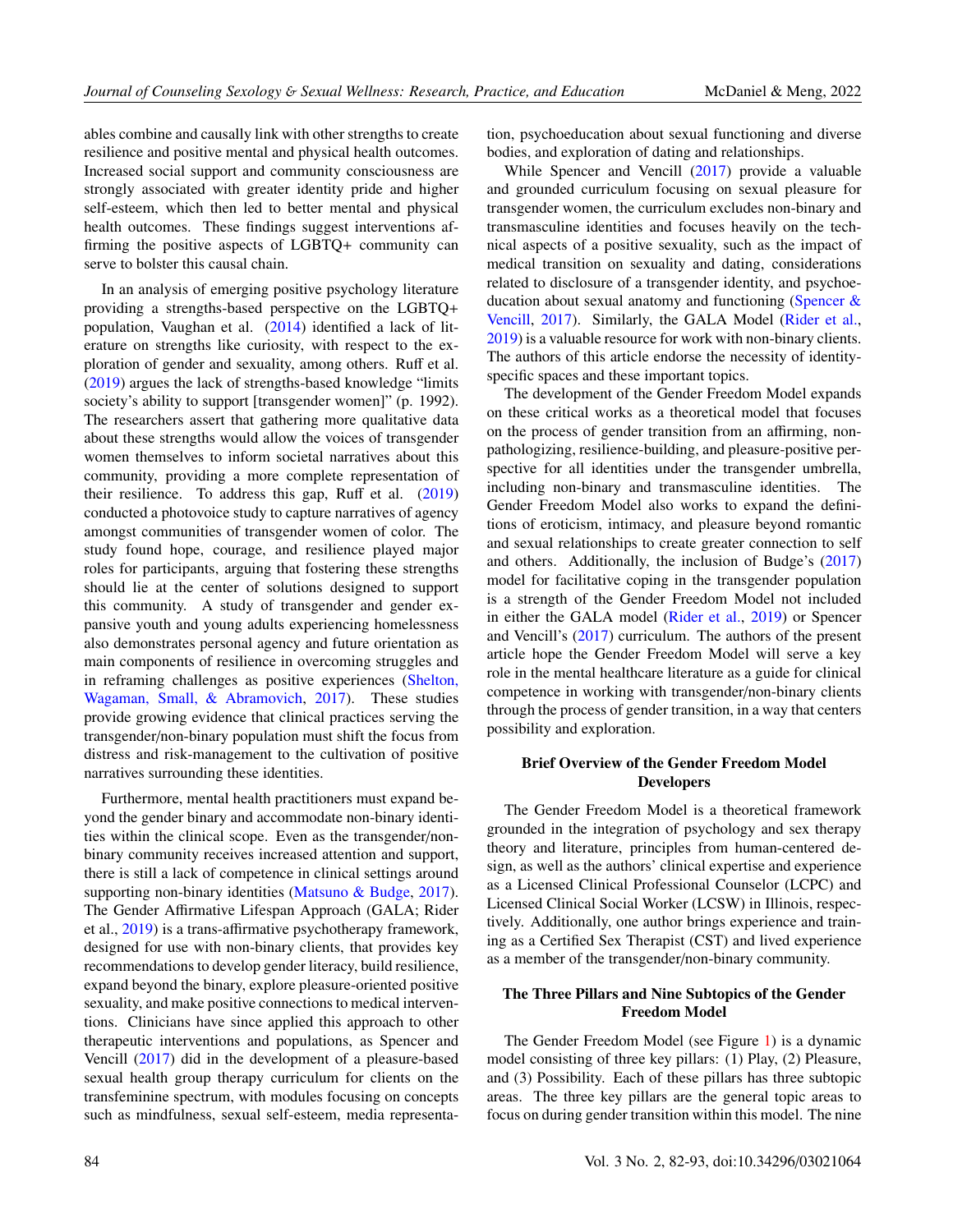subtopics dive into each general topic in a practical way. The subtopics build on skills in previous subtopics. However, clinicians and clients can go through the subtopics in any order, dependent on the client's needs. The figure represents general topic areas to cover during gender transition rather than a static, stage-based model. It is expected that clients will engage with each pillar and subtopic multiple times throughout the transition journey.

#### Play

In order to transition gender with more ease, the Gender Freedom Model asserts that clients need a sense of play. The subtopics of the Play pillar are: (1) Master Your Mind, (2) Unearth Resiliency, and (3) Own Your Magic.

Much research has been done on the positive psychological effects of play on children, but the positive effects of adult play are often left out of these studies. Magnuson and Barnett [\(2013\)](#page-10-6) found significant reductions in stress and an increase in active coping, acceptance, and positive reframing in adults who scored in the medium-high playfulness scale. Proyer [\(2017\)](#page-11-7) defines playfulness with four main facets: (a) Other-directed; (b) Lighthearted; (c) Intellectual, and (d) Whimsical. In clinical work, this might look like engaging with gender presentation around clothing choices in a way that feels fun and less pressured by encouraging the client to thrift-shop with a friend for gender-affirming clothing and then put on a fashion show at home.

The Gender Freedom Model suggests that transgender/non-binary individuals who adopt an attitude of play while exploring gender identity and expression will experience decreased stress and an increased sense of ease, curiosity, and pleasure during the gender transition journey.

Master Your Mind. The subtopic Master Your Mind focuses on three key mindset shifts: self-efficacy, self-love, and transition as self-actualization. Budge et al.  $(2017)$ identifies the theme of "active engagement throughout the transition process" as a key, overarching component of transspecific facilitative coping skills (p. 22). The emphasis on personal agency and self-efficacy throughout the gender transition journey should not ignore the significant cultural and systemic barriers that transgender/non-binary individuals face, nor should it engage in "toxic positivity" by enabling the emotional suppression of negative emotions [\(Chiu,](#page-9-4) [2020;](#page-9-4) [Gross & Levenson,](#page-10-7) [1997\)](#page-10-7). Rather, this model focuses on self-efficacy and agency, defined as the client's belief in the ability to do hard things in the face of significant personal and systemic challenges, emphasizing acceptance and moving through difficult emotions and thoughts related to both the personal experience of gender and the experience of microaggressions and aggressions related to a transgender/nonbinary gender identity and gender expression [\(Ford, Lam,](#page-10-8) [John, & Mauss,](#page-10-8) [2018\)](#page-10-8). The clinician can facilitate this by combining affirming, interpersonal processing with tenets

of existing therapeutic interventions such as Dialectical Behavior Therapy (DBT), Acceptance and Commitment Therapy (ACT), Cognitive Behavioral Therapy (CBT), Narrative Therapy, and Internal Family Systems (IFS) applied to the content of gender identity, gender expression, and gender transition [\(Austin & Craig,](#page-9-2) [2015;](#page-9-2) [Budge,](#page-9-5) [2013;](#page-9-5) [Budge et al.,](#page-9-3) [2017;](#page-9-3) [Nylund & Temple,](#page-11-8) [2017;](#page-11-8) [Sloan, Berke, & Shipherd,](#page-12-6) [2017\)](#page-12-6).

This subtopic suggests that self-love and self-compassion form a core mindset and value underlying positive coping skills. Allen and Leary [\(2010\)](#page-9-6) discuss self-compassion as positive cognitive restructuring and reframing negative events or emotions with less self-critical thoughts and selfjudgment. In the Gender Freedom Model, we reframe gender transition as a process of self-actualization and self-growth, positioning gender exploration and expansion as a goaloriented process rather than risk-management [\(Budge et al.,](#page-9-3) [2017\)](#page-9-3). In this subtopic, clinicians help clients consider a "why" for transitioning beyond gender transition itself (e.g., to be more present with family or partners, to have more capacity to engage in advocacy, to have more mental space for creativity).

Unearth Resiliency. This subtopic focuses on moving the key mindsets discussed in the previous subtopic from theory to action. Using Budge's [\(2017\)](#page-9-3) model, clients are able to reduce avoidant coping and increase facilitative coping throughout transition, including individual, interpersonal, and systemic factors.

In the Gender Freedom Model, we draw from humancentered design principles to frame gender transition as a wicked problem [\(Burnett,](#page-9-7) [2016\)](#page-9-7). A wicked problem in human-centered designs is a problem that is seemingly impossible to solve because of the many intersectional factors and stakeholders involved. By using the human-centered design principles of curiosity, bias to action, reframing, awareness, and radical collaboration, clients begin to think differently and iteratively about their gender identity and expression while acknowledging and depersonalizing the cultural and systemic factors that make gender transition a process that is often emotionally difficult for the individual. This subtopic provides a reframe for uncertainty, the possibility of regret, and the fear of detransitioning often associated with anxiety and self-doubt in clients seeking to explore and expand their gender identity [\(Dhejne, Öberg, Arver, &](#page-10-9) [Landén,](#page-10-9) [2014;](#page-10-9) [Johansson, Sundbom, Höjerback, & Bodlund,](#page-10-10) [2009;](#page-10-10) [Joseph-Williams, Edwards, & Elwyn,](#page-10-11) [2010;](#page-10-11) [Leahy,](#page-10-12) [2005;](#page-10-12) [Morain, Wootton, & Eppes,](#page-11-9) [2017;](#page-11-9) [Murad et al.,](#page-11-10) [2010\)](#page-11-10). In this subtopic, clients critically examine the use of avoidant and facilitative coping strategies thus far in transition and intentionally begin to incorporate more facilitative coping strategies into the transition journey.

Own Your Magic. One interpretation of Budge's et al. [\(2017\)](#page-9-3) study on facilitative coping in the transgender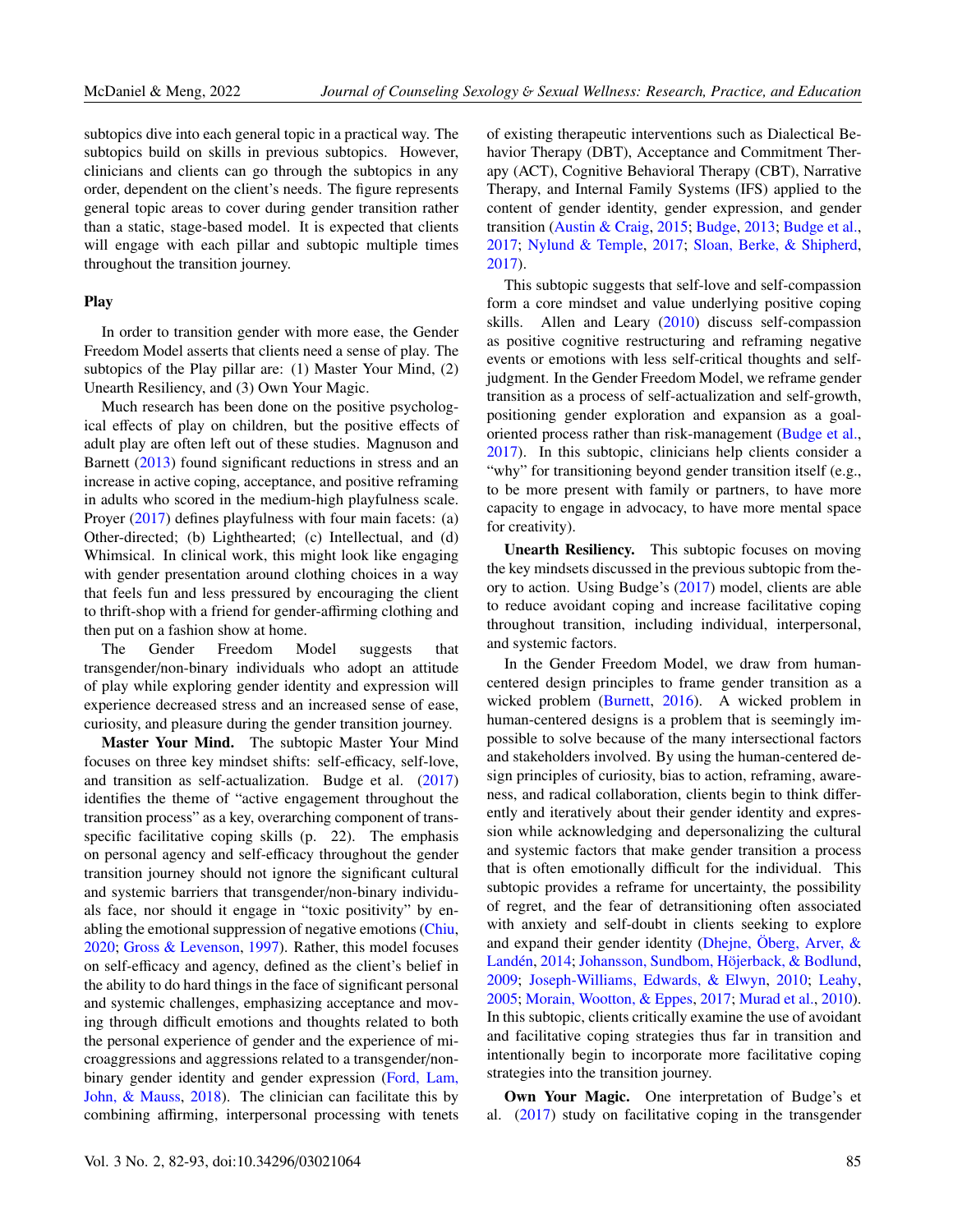<span id="page-5-0"></span>

*Figure 1*. This figure shows a Venn diagram of the three major pillars of the Gender Freedom Model, with three subtopics for each pillar directly beside the pillar it is associated with. Rather than a stage-based model, this figure displays an interconnected and overlapping circular model with Gender Freedom as the goal at the center of the figure.

community are the three highest order categories in the study: communicating about transgender identity, coming out, and dressing as coping. While the positive impact of communicating about an LGBTQ+ identity and coming out is well documented in the literature, dressing as coping is a new concept. Budge et al. [\(2017\)](#page-9-3) asserts that transgender identity development often includes actively experimenting with gender expression. In this subtopic, clients are asked, "What makes you feel like magic?" with magic defined as congruency between who the client is at their best, desired feelings, personal beliefs, and behaviors. This subtopic focuses on clients finding the things that bring them pleasure, lights them up, and makes them feel most like themselves.

This subtopic is applicable regardless of a transgender/non-binary person's social location, privileges, and sense of safety. While "magic" often includes actions such as wearing a new style of clothes, haircuts, and presenting in a way that feels congruent in public, this subtopic is not solely focused on external appearances. For many transgender/non-binary individuals, it is not safe (emotionally, physically, financially) to present in a congruent manner in all the areas of their lives and may lack financial resources to purchase gender-affirming clothing or services, such as a haircut or electrolysis. In Own Your Magic, clinicians acknowledge this reality, help clients process the feelings of loss and grief that may emerge, and affirm that the most authentic way forward is sometimes to prioritize one's safety. In this subtopic, clients explore alternative means of expressing gender that are safe, accessible, and congruent, such as wearing gendered underwear, finding private spaces where they can express gender freely, and exploring ways to express femininity and masculinity that focus on attitudes and values instead of external appearance.

#### Pleasure

The Pleasure pillar of the Gender Freedom Model focuses on intimate justice and pleasure equity. The subtopics of the Pleasure pillar are: (1) Unlock Your Erotic Mind, (2) Pleasure Yourself, and (3) Queer it Up. McClelland [\(2010\)](#page-11-11) coined the term *intimate justice* as a theoretical framework that examines and links how systemic oppression impacts imagination about what is possible for sexual and relational satisfaction and how individuals from marginalized identities evaluate the quality of existing sexual and romantic relationships based on what levels of satisfaction they believe they deserved. Intimate justice is a concept that raises the question for clinicians of how mental health providers can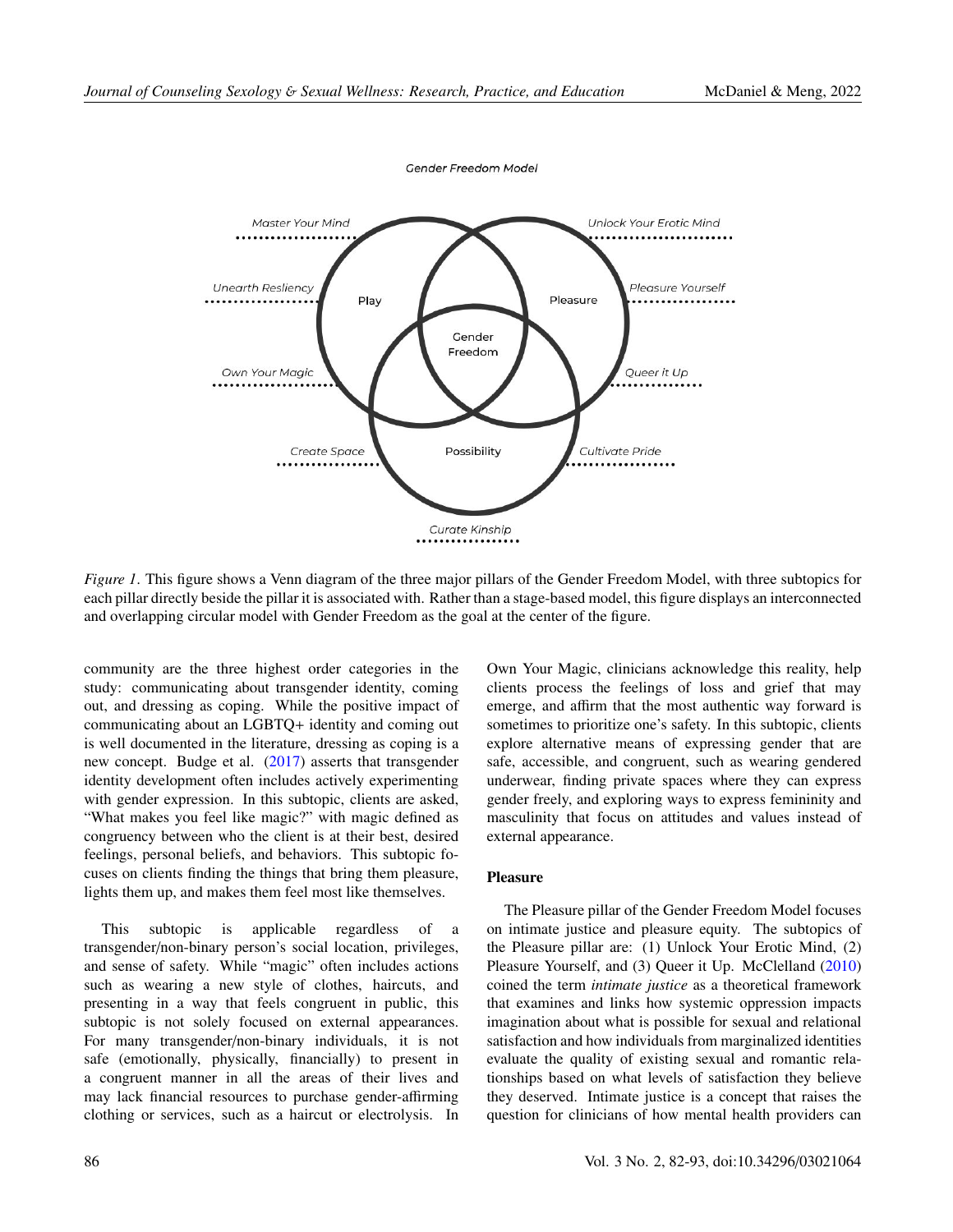help clients from marginalized identities achieve pleasure equity and increase their belief in how much relational and sexual satisfaction is possible and deserved [\(McClelland,](#page-11-11) [2010,](#page-11-11) [2017\)](#page-11-12). Lorde [\(2007\)](#page-10-13) speaks about the erotic as a place of personal power, collective power, and resistance. Feeling pleasure connects each of us to the feeling of personal power, fulfillment, and expansiveness that, once felt, experiences anything less as unacceptable. Mindfulness and a focus on pleasure compel one to action in order to create a world of infinite possibility, a world of satisfaction and pleasure. This is facilitated by a ubiquitous focus on mindfulness, a bias to action, and Human-Centered Design Thinking throughout the Gender Freedom Model, creating greater awareness of pleasurable physical and emotional feelings and an opportunity for "tiny steps" towards goals such as advocacy in the subtopic of Cultivate Pride.

Unlock Your Erotic Mind. Many people, especially those assigned female at birth, experience physical, emotional, and mental barriers to eroticism and pleasure and feel blocked in this area. Transgender/non-binary sexuality is often talked about in literature from a standpoint of risk. This is an important conversation as, specifically transgender women of color, often have disproportionately high rates of an HIV+ status (Ruff [et al.,](#page-11-4) [2019\)](#page-11-4). However, pleasurefocused healthy sexuality is frequently left out of the conversation [\(Spencer & Vencill,](#page-12-5) [2017\)](#page-12-5).

Using a biopsychosocial frame, the dual control model of sexual response, and concepts of responsive desire, this subtopic focuses on clinicians naming, normalizing, and introducing practical skills to clients in order to reduce barriers to relational and sexual satisfaction for transgender/nonbinary individuals [\(Bancroft, Graham, Janssen, & Sanders,](#page-9-8) [2009;](#page-9-8) [Brotto & Basson,](#page-9-9) [2014;](#page-9-9) [Nagoski,](#page-11-13) [2015;](#page-11-13) [Spencer &](#page-12-5) [Vencill,](#page-12-5) [2017\)](#page-12-5). In this subtopic, we introduce the concept of intimate justice and demonstrate ways to reduce anxiety, spectatoring, and shame related to sexuality and eroticism while simultaneously working to expand the sexual imagination and repertoire [\(Brown,](#page-9-10) [2015;](#page-9-10) [Lacefield & Negy,](#page-10-14) [2011;](#page-10-14) [McClelland,](#page-11-11) [2010;](#page-11-11) [Nagoski,](#page-11-13) [2015;](#page-11-13) [Spencer & Ven](#page-12-5)[cill,](#page-12-5) [2017\)](#page-12-5). This subtopic provides psychoeducation about trans-affirming, pleasure-positive, healthy sexuality and asks clients to reflect on how sexual shame, spectatoring and anxiety, disconnection from their bodies, and stress are hitting the client's sexual desire and arousal "brakes" and demonstrates practical skills for addressing each of these barriers to sexual and relational satisfaction [\(Nagoski,](#page-11-13) [2015\)](#page-11-13).

One unique application of research from another discipline is adapting the five skills in planned happenstance learning theory [\(Mitchell, Levin, & Krumboltz,](#page-11-14) [1999\)](#page-11-14) to sexual and relational satisfaction. The skills of curiosity, persistence, flexibility, optimism, and willingness to take risks are all highly applicable for creating change in one's erotic life with greater ease. One application of this subtopic might be to ask a transfeminine client to experiment with slowing down in what feels like a "safe and sexy" sexual context to allow for the possibility of responsive desire as a solution to stress/anxiety related to sexual activity and the change in sexual desire and arousal styles as a result of hormone therapy [\(Nagoski,](#page-11-13) [2015\)](#page-11-13).

Pleasure Yourself. While the previous subtopic focused on the transgender/non-binary client's cognitive and somatic barriers to experiencing more pleasure, eroticism, and satisfying sexual and romantic relationships, Pleasure Yourself focuses on the transgender/non-binary client's relationship with their body through practical interventions.

Mindfulness-based interventions show significant efficacy for improving sexual desire, arousal, and sexual and relational satisfaction [\(Brotto & Basson,](#page-9-9) [2014;](#page-9-9) [Nagoski,](#page-11-13) [2015;](#page-11-13) [Spencer & Vencill,](#page-12-5) [2017\)](#page-12-5). Pleasure Yourself suggests basic mindfulness principles and invites clients to practice clinically appropriate, sensual mindfulness exercises en vivo during session, such as experiencing an object in the room (e.g., a rock, a piece of fruit, a pen) slowly and with all five senses. This subtopic also provides participants with the basic tenets of sensate focus [\(Weiner & Avery-Clark,](#page-12-7) [2014\)](#page-12-7) as a tool for greater sexual and relational satisfaction within relationships and by focusing on sensations of temperature, pressure, and texture while experiencing the object. This subtopic also focuses on pleasure and eroticism as a muscle built with mindful attention [\(Morin,](#page-11-15) [1996\)](#page-11-15) and suggests clients record peak erotic experiences and keep a pleasure journal.

Queer it Up. The prioritization of dyadic romantic and sexual relationships as superior to friendships and other relational orientations is an idea rooted in patriarchy, misogyny, and capitalism. Marriage has historically existed as a patriarchal practice for securing financial interests and social standing, relegating wives to the status of property who existed primarily for the continuation of a bloodline [\(Glaeser,](#page-10-15) [2014;](#page-10-15) [Ryan,](#page-11-16) [2010\)](#page-11-16). With this history in mind, a critical "queering" of ideas about intimacy and the erotic as reserved for monogamous, heterosexual, committed sexual and romantic relationships is in order. Through the expansion and "queering" of the concepts of intimacy, eroticism, and pleasure beyond dyadic sexual and romantic relationships, we create space for intentionality in relationships and more opportunities for intimacy and connection [\(McDaniel](#page-11-17) [& Twist,](#page-11-17) [2016;](#page-11-17) [Michaels,](#page-11-18) [2015;](#page-11-18) [Spade,](#page-12-8) [2006\)](#page-12-8). Lorde [\(2007\)](#page-10-13) speaks of the expansion of the definition of eroticism as a cornerstone of being able to use this energy collectively as connection and inspiration. Spade (2006, p. 31) captures the essence of this subtopic well:

> One of my goals in thinking about redefining the way we view relationships is to try to treat the people I date more like I treat my friends, to be respectful and thoughtful and have boundaries and reasonable expectations-and to try to treat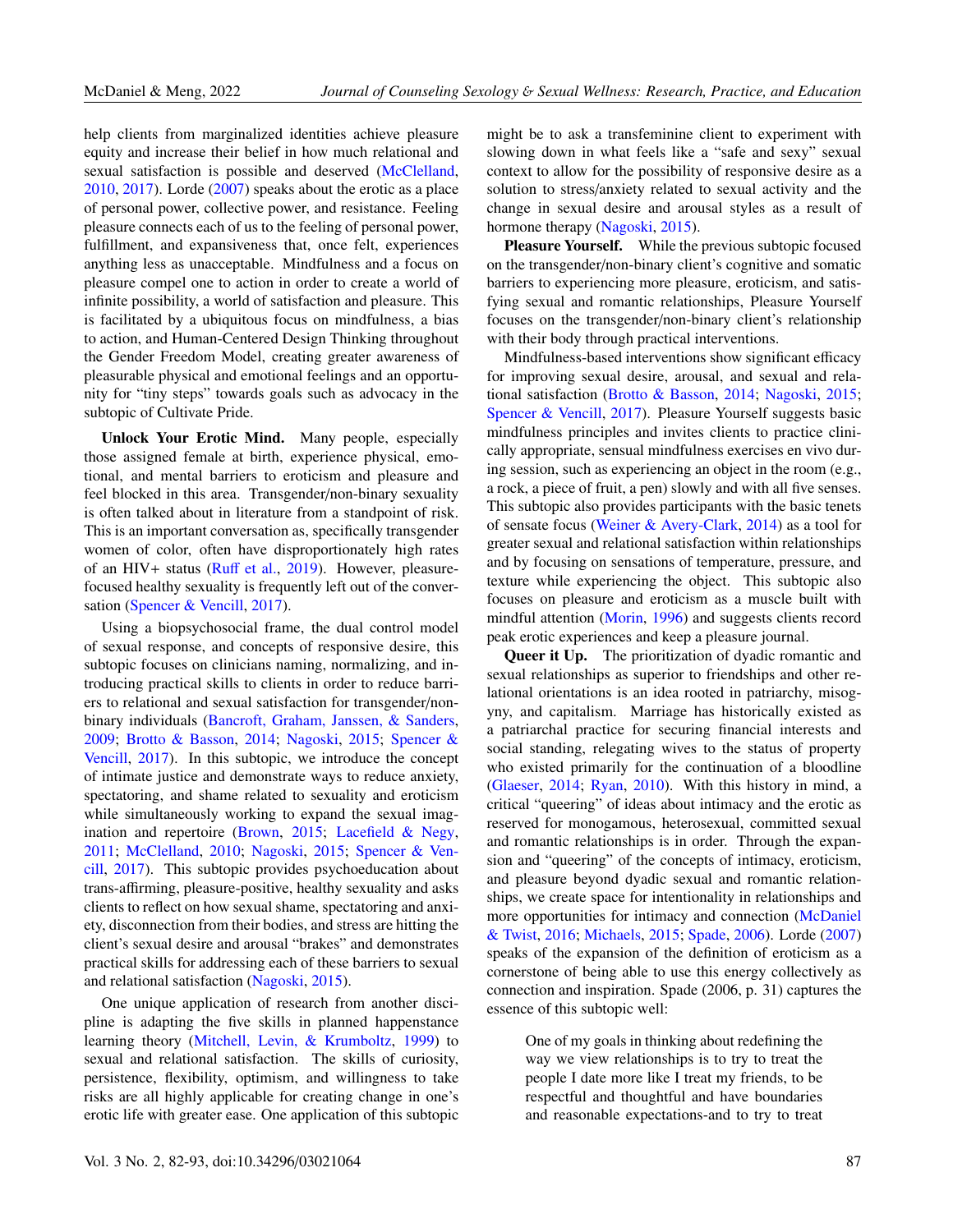my friends more like my dates-to give them special attention, honor my commitments to them, be consistent, and invest deeply in our futures together.

This subtopic focuses on bringing intentionality into relationships of all kinds through a critical queer lens and suggests clients use the key mindsets of human-centered design, introduced earlier in this model, to evaluate what types of relationships would feel good [\(Burnett,](#page-9-7) [2016\)](#page-9-7).

#### Possibility

Research shows that individuals with marginalized gender and/or sexual identities struggle to imagine positive futures and limit themselves [\(Hirsch, Cohn, Rowe, & Rimmer,](#page-10-16) [2016\)](#page-10-16). The subtopics of the Possibility pillar are: (1) Create Space, (2) Curate Kinship, and (3) Cultivate Pride. This pillar focuses on envisioning a positive future, addressing internalized transphobia, helping clients develop a sense of personal and collective pride in a transgender/non-binary community, and developing a strong foundation of support.

Create Space. One common fear for clients exploring gender identity and expression is a fear of being a burden on their family, friends, and work relationships with the impact of gender transition [\(Testa et al.,](#page-12-2) [2017\)](#page-12-2). This subtopic focuses on directly addressing this fear and normalizing gender transition as a time that requires intense self-reflection and a focus on self-growth. Through this, we seek to help clients bring intentionality to the creation of space for this process and remind clients that the discomfort of others is not synonymous with harm.

It is also the authors' experience that many transgender/non-binary clients, as they begin to experience a more congruent gender identity and expression and develop skills related to self-efficacy and boundaries, also begin to notice other parts of their life that are incongruent with their values or how they want to live their lives. For example, clients have quit jobs, pursued new jobs, started or ended relationships, moved, began new hobbies, pursued creative endeavors, and become more involved in advocacy.

This subtopic suggests clients assess their lives holistically to determine what is feeling good and what is not and develop Specific, Measurable, Achievable, Relevant, and Time-bound (S.M.A.R.T.) goals to address areas that do not feel good and to further invest in areas that do feel good [\(Lawlor & Hornyak,](#page-10-17) [2012\)](#page-10-17). In this subtopic, clinicians normalize and demonstrate compassion towards the thoughts and behaviors that have served to protect clients in the past but are now holding clients back.

Curate Kinship. For many in the transgender/nonbinary community, family is a complicated topic. Research shows that familial and social support is a key resiliency factor [\(Matsuno & Israel,](#page-10-18) [2018;](#page-10-18) [Puckett, Mat](#page-11-19)[suno, Dyar, Mustanski, & Newcomb,](#page-11-19) [2019;](#page-11-19) [Scandurra,](#page-11-20) [Amodeo, Valerio, Bochicchio, & Frost,](#page-11-20) [2017\)](#page-11-20). However, many transgender/non-binary individuals experience rejection from their family of origin. The colloquial term *chosen family* is often used to describe the deep and rooted relationships that many LGBTQ+ individuals form with loved ones [\(Weston,](#page-12-9) [1991\)](#page-12-9). While social acceptance for LGBTQ+ people has grown and legal barriers to relationship recognition and parenthood have decreased in recent years, notably, the year 2021 is the worst year on record since 2015 for anti-transgender legislation [\(Human Rights](#page-10-19) [Campaign,](#page-10-19) [2021\)](#page-10-19). The concept of chosen family continues to resonate and be a source of emotional safety amongst LGBTQ+ communities, evidenced by prominent featuring of chosen family members in study respondents' definitions of family [\(Hull & Ortyl,](#page-10-20) [2018\)](#page-10-20). This subtopic focuses on chosen family and reimagining what kinship can look like. In this subtopic, clinicians help transgender/non-binary clients give themselves permission to set boundaries that reinforce their needs. Using questions like "What has felt good in past relationships?" and "What do you want more of?" clients can focus on what they can obtain, rather than what the limits are in existing relationships. Additionally, Curate Kinship utilizes Brown's [\(2018\)](#page-9-11) trust factors to evaluate quality of relationships.

Cultivate Pride. This subtopic focuses on both individual and collective pride, as well as self-compassion and relational resilience. Identity pride was identified as an inherent strength in minority populations in the minority strengths model [\(Perrin et al.,](#page-11-3) [2019\)](#page-11-3). Sánchez and Vilain [\(2009\)](#page-11-21) discuss collective self-esteem and positive feelings about the transgender/non-binary community as a powerful resiliency factor for transgender/non-binary individuals.

Continuing to be challenged by systemic oppression, especially for those with multiple intersecting marginalized identities, is disheartening for many. However, cultivating self-compassion as a primary response to inequity and discrimination helps clients recognize that transgender/nonbinary identities are not inherently lacking or deficient and reaffirms that the difficulties related to a transgender/nonbinary identity are often a response to a world that does not celebrate these identities and actively perpetuates systemic oppression. Self-compassion is "compassion directed inward" and facilitates resilience by moderating reactions to negative experiences [\(Germer & Ne](#page-10-21)ff, [2013,](#page-10-21) p. 856).

In this subtopic, the authors of this article discuss pride as a process—based in both a grounded confidence and in actions that affirm one's worth [\(Brown,](#page-9-11) [2018\)](#page-9-11). To combat learned helplessness, this subtopic suggests clients take action, broadly defined as that which centers one's own agency that still exists, even in an oppressive world. Building relational resilience instead of prioritizing individualized resilience is a strong focus of this subtopic. This can look, for example, like advocacy for the larger transgender/non-binary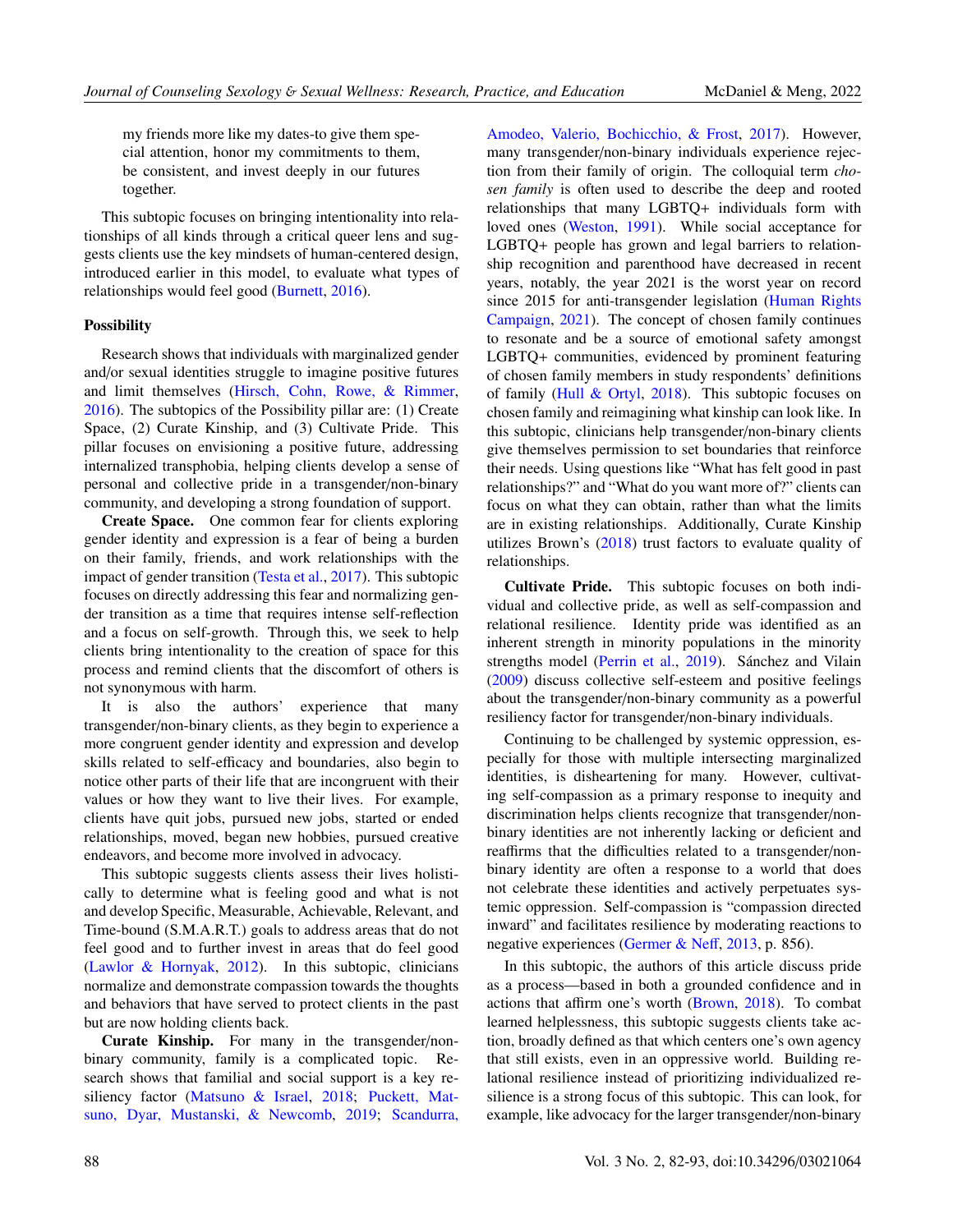community by using personal experiences as a model for others, connecting with folks at different places in their gender journeys, and engaging in political activism. In this subtopic, clinicians invite clients into basic narrative work—building new ways to tell our stories and making meaning out of adversity, while imagining a future worth having [\(Meyer,](#page-11-22) [2015;](#page-11-22) [Puckett et al.,](#page-11-19) [2019;](#page-11-19) [Singh, Hays, & Watson,](#page-12-10) [2011\)](#page-12-10).

#### Aims of the Gender Freedom Model

With the Gender Freedom Model, the authors of this article aim to provide a research-based, comprehensive, practical, and integrative theoretical framework for providing transgender/non-binary affirming care that challenges the ubiquitous narrative that gender transition is, by definition, a process that centers on great suffering, anxiety, and selfdoubt. Drawing from positive psychology and research on facilitative coping and resiliency, this model focuses on both asking and beginning to answer the question, "How can clinicians support transgender/non-binary/gender questioning clients in transitioning gender with a sense of ease, joy, curiosity, and pleasure?" [\(Budge et al.,](#page-9-3) [2017;](#page-9-3) [Vaughan et al.,](#page-12-4) [2014\)](#page-12-4). In order to decrease distress and improve quality of life, this model uses clinical interventions that acknowledge the systems of oppression creating barriers to surviving and thriving for transgender/non-binary individuals while focusing on strengths-based coping skills, resiliency, personal agency, and self and community care [\(Ford et al.,](#page-10-8) [2018;](#page-10-8) [Sloan et al.,](#page-12-6) [2017\)](#page-12-6).

With this model, the authors of this article intend to make gender transition easier by building the client's confidence, personal agency, and resiliency skills while acknowledging and integrating the client's intersectional identities and the importance of community care on the transition journey [\(Budge, Thai, Tebbe, & Howard,](#page-9-12) [2016\)](#page-9-12). Through this model, clinicians can address common sources of anxiety throughout transition and use practical and evidence-based psychotherapy interventions to help clients feel more comfortable in their gender identity and expression. By creating a "bias to action" for exploring the client's desire and readiness to medically/socially/legally transition and come out (if the client desires to come out), the Gender Freedom Model demonstrates how to develop and implement facilitative coping skills at each phase of transition [\(Budge et al.,](#page-9-3) [2017;](#page-9-3) [Burnett,](#page-9-7) [2016\)](#page-9-7).

By learning practical skills for helping clients decide how to identify and express their gender to themselves and to the world, the authors of this article will continue the conversation about how to change the narrative of gender transition into a process of self-growth, curiosity, and discovery. This model focuses on pleasure equity, personal and collective pride, as well as practical therapeutic skills for guiding transgender/non-binary clients through the transition journey.

#### Clinical Applications

As a theoretical framework, a formal academic research study has not been completed on the Gender Freedom Model. In clinical applications of this model, the authors found, through informal feedback surveys and informal conversations with clients and participants in a group program utilizing the Gender Freedom Model, that clients feel more able to take actionable steps towards their transition goals and are able to hold more positive narratives about themselves than before beginning treatment. While any definitive conclusions about this model's efficacy require further empirical testing, the Gender Freedom Model has shown promise as a practical and comprehensive theoretical framework that focuses on personal and collective empowerment and resiliency in the experience of the authors, clients, and participants in a group program utilizing the Gender Freedom Model.

The Gender Freedom Model provides a validating, accepting, and playful environment for exploration of gender identity and expression. It is the clinician's responsibility to educate themselves on transgender/non-binary identities, concepts, and language in order to provide holistic, genderaffirming care. This is essential for utilizing the Gender Freedom Model effectively.

One of the strengths of the Gender Freedom Model is the reliance on existing evidence-based theoretical frameworks and interventions. Many psychotherapists will have existing education and skills in many of the modalities discussed, such as mindfulness-based practice, dialectical behavior therapy, cognitive behavioral therapy, acceptance and commitment therapy, and narrative therapy. The application and integration of these evidence-based theories and interventions creates a strong foundation for psychotherapeutic work in an under-researched community.

Therapists who use this model in its entirety will need at least a basic understanding of sex therapy and sexual health topics such as anatomy, arousal, responsive and spontaneous desire, sensate focus, and mindfulness applied to sexuality.

#### Limitations and Future Directions

The Gender Freedom Model is a theoretical framework developed from integrated research within the fields of transgender health, psychology, positive psychology, and sex therapy, as well as from fields outside of psychology such as human-centered design, community knowledge, and the clinical experience of the authors. The Gender Freedom Model is new and iterative. It will require refinement and clarification over time, as well as empirical testing. The Gender Freedom Model needs a formal study on the full impact of this intervention model on mental health outcomes for transgender/non-binary clients. The authors are not affiliated with an academic institution, which creates barriers and a lack of resources for conducting independent research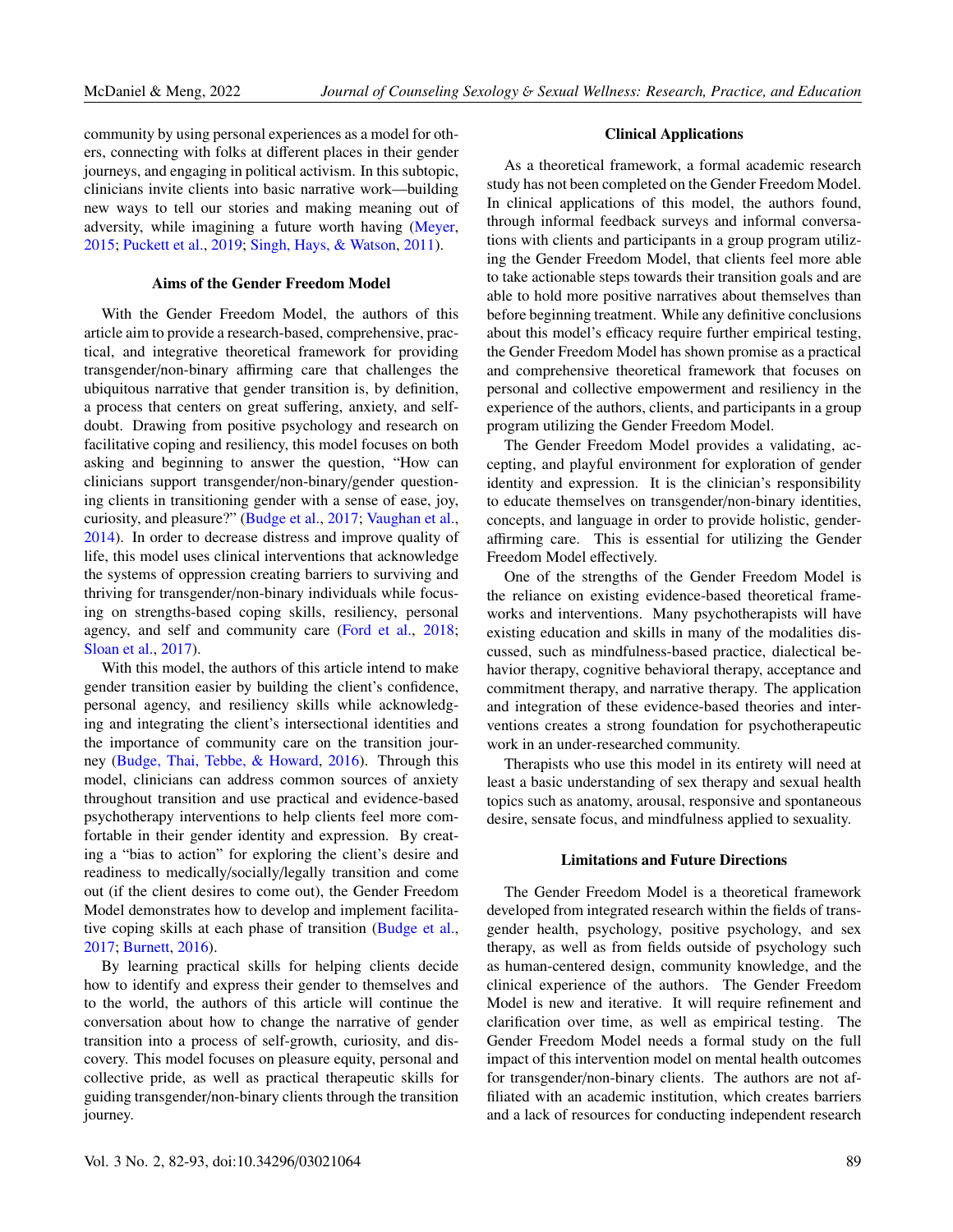studies.

The existing scholarly literature on transgender/nonbinary experiences is narrow in scope, lacking in funding, and often limited to small, qualitative studies. Much of the research cited in this article is older than the typical 5– to 10 year range used in academic articles because of the lack of significant literature on this population. Affirming language and concepts change quickly in the transgender/non-binary community, and finding research studies that reflect the current lived experience of the transgender/non-binary population and/or do not focus on a deficit model, as described in this article, is difficult.

This may be, in part, due to the fact that there is a long history of oral tradition and mutual aid in the transgender/nonbinary population for distributing knowledge and coping skills for surviving and thriving. Discussion of these resources often occurs in non-academic settings such as online message boards, community conversations, and selfpublished work. The prioritization of formal academic studies in professional journals and academia creates barriers for researchers and mental health/medical providers to receive this community-based knowledge, with lived experience and community-based knowledge being undervalued. As queer and transgender authors with extensive clinical experience, our community knowledge, personal experience, and clinical observations are a powerful source of knowledge that the authors of this article maintain is not only valid, but necessary.

The "queering" of what knowledge and voices are valid is a hegemonic consideration for academic literature about transgender/non-binary folks. The authors developed the Gender Freedom Model as a response to the lack of research on transgender/non-binary thriving and the positive mental health aspects of transition. Most research on this population focuses on risk factors or resilience related to coping with minority stress. It is the authors' hope that the Gender Freedom Model will inspire more research and therapeutic interventions that center the inherent strength factors of the transgender/non-binary population.

#### Conclusion

As the field of transgender/non-binary health care grows and wrestles with challenging conversations about the institutional pathologization of transgender/non-binary identities, the need for competent and affirming psychotherapy remains. The three pillars of the Gender Freedom Model—Play, Pleasure, and Possibility—make up a radically affirmative framework for reimagining therapeutic work with transgender/non-binary clients. In creating this model, the authors of this article held the positive assumption that transgender/non-binary clients can transition with more ease, in whatever way is most affirmative for them. In order to address the significant health disparities and the risk for negative mental health outcomes in this population, the Gender Freedom Model is an assertion that the necessary center and focus of the work is holding the core humanity of transgender/non-binary people in high regard and cultivating hope for a positive, gender-affirming future for all.

#### References

- <span id="page-9-6"></span>Allen, A. B., & Leary, M. R. (2010). Self-compassion, stress, and coping. *Social and Personality Psychology Compass*, *4*(2), 107–118. doi[:10.1111](https://doi.org/10.1111/j.1751-9004.2009.00246.x)/j.1751- [9004.2009.00246.x](https://doi.org/10.1111/j.1751-9004.2009.00246.x)
- <span id="page-9-2"></span>Austin, A., & Craig, S. L. (2015). Transgender affirmative cognitive behavioral therapy: Clinical considerations and applications. *Professional Psychology: Research and Practice*, *46*(1), 21–29. doi:10.1037/[a0038642](https://doi.org/10.1037/a0038642)
- <span id="page-9-8"></span>Bancroft, J., Graham, C. A., Janssen, E., & Sanders, S. A. (2009). The dual control model: Current status and future directions. *Journal of Sex Research*, *46*(2-3), 121–142. doi:10.1080/[00224490902747222](https://doi.org/10.1080/00224490902747222)
- <span id="page-9-1"></span>Bockting, W. O. (2009). Transforming the paradigm of transgender health: a field in transition. *Sexual and Relationship Therapy*, *24*(2), 103–107. doi:10.1080/[14681990903037660](https://doi.org/10.1080/14681990903037660)
- <span id="page-9-0"></span>Bockting, W. O., & Coleman, E. (2007). Developmental stages of the transgender coming out process: Toward an integrated identity. In R. Ettner, S. Monstrey, & E. Eyler (Eds.), *Principles of transgender medicine and surgery* (p. 185–208). Haworth Press.
- <span id="page-9-9"></span>Brotto, L. A., & Basson, R. (2014). Group mindfulnessbased therapy significantly improves sexual desire in women. *Behaviour Research and Therapy*, *57*, 43–54. doi:10.1016/[j.brat.2014.04.001](https://doi.org/10.1016/j.brat.2014.04.001)
- <span id="page-9-10"></span>Brown, B. (2015). *Rising strong*. New York: Spiegel & Grau.
- <span id="page-9-11"></span>Brown, B. (2018). *Dare to lead: brave work, tough conversations, whole hearts*. Random House.
- <span id="page-9-5"></span>Budge, S. L. (2013). Interpersonal psychotherapy with transgender clients. *Psychotherapy*, *50*(3), 356–359. doi:10.1037/[a0032194](https://doi.org/10.1037/a0032194)
- <span id="page-9-3"></span>Budge, S. L., Chin, M. Y., & Minero, L. P. (2017). Trans individuals' facilitative coping: An analysis of internal and external processes. *Journal of Counseling Psychology*, *64*(1), 12–25. doi:10.1037/[cou0000178](https://doi.org/10.1037/cou0000178)
- <span id="page-9-12"></span>Budge, S. L., Thai, J. L., Tebbe, E. A., & Howard, K. A. S. (2016). The intersection of race, sexual orientation, socioeconomic status, trans identity, and mental health outcomes. *The Counseling Psychologist*, *44*(7), 1025– 1049. doi:10.1177/[0011000015609046](https://doi.org/10.1177/0011000015609046)
- <span id="page-9-7"></span>Burnett, B. (2016). *Designing your life : how to build a well-lived, joyful life*. New York: Alfred A. Knopf.
- <span id="page-9-4"></span>Chiu, A. (2020). Time to ditch 'toxic positivity,'experts say:'it's okay not to be okay.'. *The Washington Post*. Retrieved from [https://www.washingtonpost](https://www.washingtonpost.com/lifestyle/wellness/toxic-positivity-mental-health-covid/2020/08/19/5dff8d16-e0c8-11ea-8181-606e603bb1c4_story.html) [.com/lifestyle/wellness/toxic-positivity](https://www.washingtonpost.com/lifestyle/wellness/toxic-positivity-mental-health-covid/2020/08/19/5dff8d16-e0c8-11ea-8181-606e603bb1c4_story.html)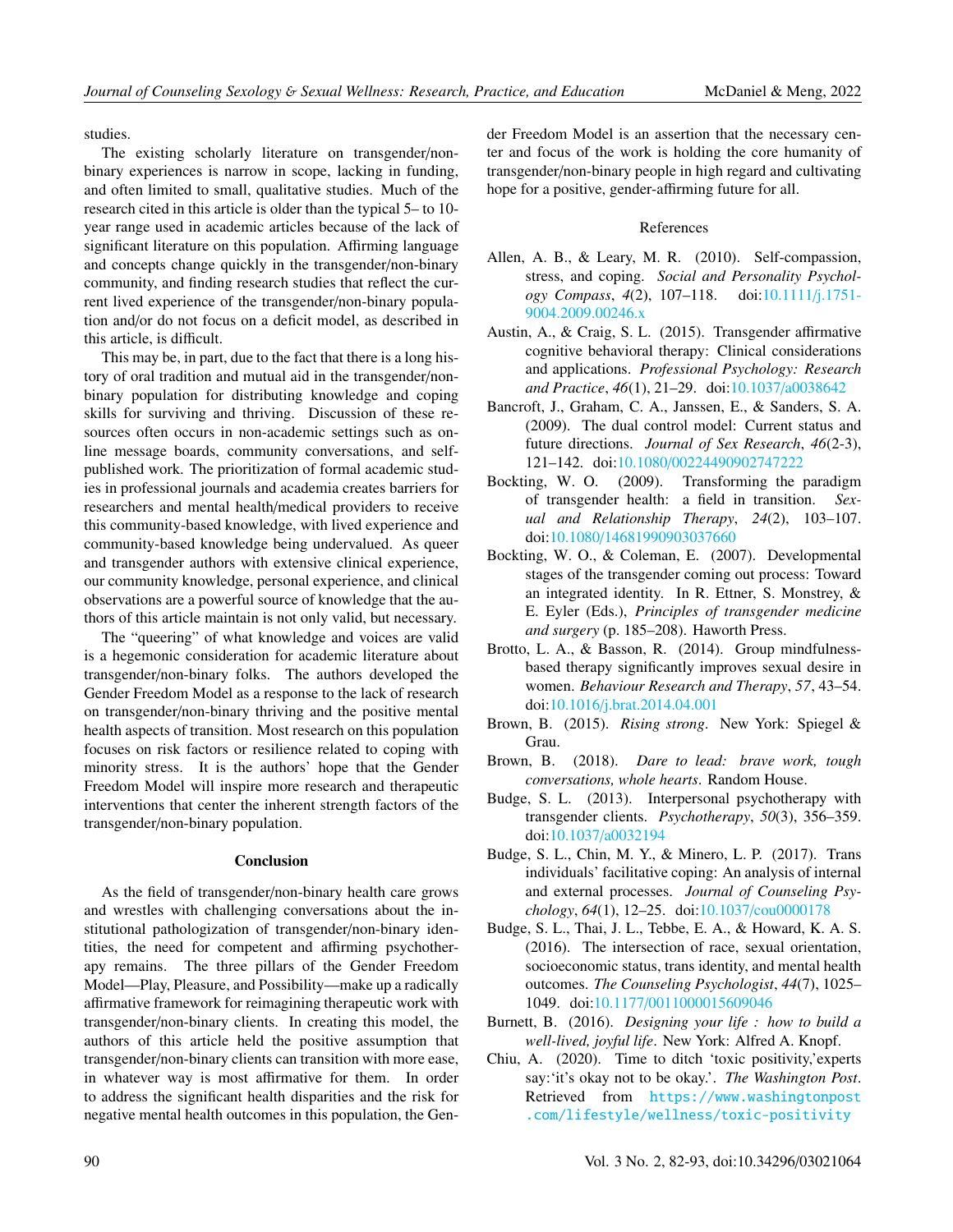[-mental-health-covid/2020/08/19/5dff8d16](https://www.washingtonpost.com/lifestyle/wellness/toxic-positivity-mental-health-covid/2020/08/19/5dff8d16-e0c8-11ea-8181-606e603bb1c4_story.html) [-e0c8-11ea-8181-606e603bb1c4\\_story.html](https://www.washingtonpost.com/lifestyle/wellness/toxic-positivity-mental-health-covid/2020/08/19/5dff8d16-e0c8-11ea-8181-606e603bb1c4_story.html)

- <span id="page-10-0"></span>Coleman, E., Bockting, W., Botzer, M., Cohen-Kettenis, P., DeCuypere, G., Feldman, J., ... Zucker, K. (2012). Standards of care for the health of transsexual, transgender, and gender-nonconforming people, version 7. *International Journal of Transgenderism*, *13*(4), 165– 232. doi:10.1080/[15532739.2011.700873](https://doi.org/10.1080/15532739.2011.700873)
- <span id="page-10-9"></span>Dhejne, C., Öberg, K., Arver, S., & Landén, M. (2014). An analysis of all applications for sex reassignment surgery in sweden, 1960–2010: Prevalence, incidence, and regrets. *Archives of Sexual Behavior*, *43*(8), 1535– 1545. doi:10.1007/[s10508-014-0300-8](https://doi.org/10.1007/s10508-014-0300-8)
- <span id="page-10-8"></span>Ford, B. Q., Lam, P., John, O. P., & Mauss, I. B. (2018). The psychological health benefits of accepting negative emotions and thoughts: Laboratory, diary, and longitudinal evidence. *Journal of Personality and Social Psychology*, *115*(6), 1075–1092. doi:10.1037/[pspp0000157](https://doi.org/10.1037/pspp0000157)
- <span id="page-10-21"></span>Germer, C. K., & Neff, K. D. (2013). Self-compassion in clinical practice. *Journal of Clinical Psychology*, *69*(8), 856–867. doi:10.1002/[jclp.22021](https://doi.org/10.1002/jclp.22021)
- <span id="page-10-15"></span>Glaeser, K. (2014). "till death us do part": The evolution of monogamy. *Oglethorpe Journal of Undergraduate Research*, *4*(2), 1-27. Retrieved from [https://digitalcommons.kennesaw.edu/](https://digitalcommons.kennesaw.edu/ojur/vol4/iss2/2/) [ojur/vol4/iss2/2/](https://digitalcommons.kennesaw.edu/ojur/vol4/iss2/2/)
- <span id="page-10-3"></span>Grant, J. M., Mottet, L. A., Tanis, J., Herman, J. L., Harrison, J., & Keisling, M. (2011). *Injustice at every turn: A report of the national transgender discrimination survey*. National Center for Transgender Equality and National Gay and Lesbian Task Force. Retrieved from [https://transequality.org/sites/default/](https://transequality.org/sites/default/files/docs/resources/NTDS_Report.pdf) [files/docs/resources/NTDS\\_Report.pdf](https://transequality.org/sites/default/files/docs/resources/NTDS_Report.pdf)
- <span id="page-10-7"></span>Gross, J. J., & Levenson, R. W. (1997). Hiding feelings: The acute effects of inhibiting negative and positive emotion. *Journal of Abnormal Psychology*, *106*(1), 95–103. doi:10.1037/[0021-843x.106.1.95](https://doi.org/10.1037/0021-843x.106.1.95)
- <span id="page-10-16"></span>Hirsch, J. K., Cohn, T. J., Rowe, C. A., & Rimmer, S. E. (2016). Minority sexual orientation, gender identity status and suicidal behavior: Serial indirect effects of hope, hopelessness and depressive symptoms. *International Journal of Mental Health and Addiction*, *15*(2), 260–270. doi:10.1007/[s11469-016-9723-x](https://doi.org/10.1007/s11469-016-9723-x)
- <span id="page-10-4"></span>Hoffman, B. (2014). An overview of depression among transgender women. *Depression Research and Treatment*, *2014*, 1–9. doi[:10.1155](https://doi.org/10.1155/2014/394283)/2014/394283
- <span id="page-10-20"></span>Hull, K. E., & Ortyl, T. A. (2018). Conventional and cuttingedge: Definitions of family in LGBT communities. *Sexuality Research and Social Policy*, *16*(1), 31–43. doi:10.1007/[s13178-018-0324-2](https://doi.org/10.1007/s13178-018-0324-2)
- <span id="page-10-19"></span>Human Rights Campaign. (2021). 2021 officially *becomes worst year in recent history for lgbtq*

*state legislative attacks as unprecedented number of states enact record-shattering number of antilgbtq measures into law*. Author. Retrieved from [https://www.hrc.org/press-releases/](https://www.hrc.org/press-releases/2021-officially-becomes-worst-year-in-recent-history-for-lgbtq-state-legislative-attacks-as-unprecedented-number-of-states-enact-record-shattering-number-of-anti-lgbtq-measures-into-law) [2021-officially-becomes-worst-year](https://www.hrc.org/press-releases/2021-officially-becomes-worst-year-in-recent-history-for-lgbtq-state-legislative-attacks-as-unprecedented-number-of-states-enact-record-shattering-number-of-anti-lgbtq-measures-into-law) [-in-recent-history-for-lgbtq-state](https://www.hrc.org/press-releases/2021-officially-becomes-worst-year-in-recent-history-for-lgbtq-state-legislative-attacks-as-unprecedented-number-of-states-enact-record-shattering-number-of-anti-lgbtq-measures-into-law) [-legislative-attacks-as-unprecedented](https://www.hrc.org/press-releases/2021-officially-becomes-worst-year-in-recent-history-for-lgbtq-state-legislative-attacks-as-unprecedented-number-of-states-enact-record-shattering-number-of-anti-lgbtq-measures-into-law) [-number-of-states-enact-record-shattering](https://www.hrc.org/press-releases/2021-officially-becomes-worst-year-in-recent-history-for-lgbtq-state-legislative-attacks-as-unprecedented-number-of-states-enact-record-shattering-number-of-anti-lgbtq-measures-into-law) [-number-of-anti-lgbtq-measures-into-law](https://www.hrc.org/press-releases/2021-officially-becomes-worst-year-in-recent-history-for-lgbtq-state-legislative-attacks-as-unprecedented-number-of-states-enact-record-shattering-number-of-anti-lgbtq-measures-into-law)

- <span id="page-10-1"></span>Informed Consent for Access to Trans Health. (n.d.). *About ICATH*. Author. Retrieved from [https://icath](https://icath.info/) [.info/](https://icath.info/)
- <span id="page-10-10"></span>Johansson, A., Sundbom, E., Höjerback, T., & Bodlund, O. (2009). A five-year follow-up study of swedish adults with gender identity disorder. *Archives of Sexual Behavior*, *39*(6), 1429–1437. doi[:10.1007](https://doi.org/10.1007/s10508-009-9551-1)/s10508- [009-9551-1](https://doi.org/10.1007/s10508-009-9551-1)
- <span id="page-10-11"></span>Joseph-Williams, N., Edwards, A., & Elwyn, G. (2010). The importance and complexity of regret in the measurement of 'good' decisions: a systematic review and a content analysis of existing assessment instruments. *Health Expectations*, *14*(1), 59–83. doi:10.1111/[j.1369-7625.2010.00621.x](https://doi.org/10.1111/j.1369-7625.2010.00621.x)
- <span id="page-10-14"></span>Lacefield, K., & Negy, C. (2011). Non-erotic cognitive distractions during sexual activity in sexual minority and heterosexual young adults. *Archives of Sexual Behavior*, *41*(2), 391–400. doi:10.1007/[s10508-011-](https://doi.org/10.1007/s10508-011-9792-7) [9792-7](https://doi.org/10.1007/s10508-011-9792-7)
- <span id="page-10-17"></span>Lawlor, K. B., & Hornyak, M. J. (2012). Smart goals: How the application of smart goals can contribute to achievement of student learning outcomes. *Developments in Business Simulation and Experiential Learning*, *39*, 259–267. Retrieved from [https://journals.tdl.org/absel/](https://journals.tdl.org/absel/index.php/absel/article/view/90/86) [index.php/absel/article/view/90/86](https://journals.tdl.org/absel/index.php/absel/article/view/90/86)
- <span id="page-10-12"></span>Leahy, R. (2005). *The worry cure : Seven steps to stop worry from stopping you*. New York: Harmony Books.
- <span id="page-10-13"></span>Lorde, A. (2007). *Sister outsider : essays and speeches*. Berkeley: Crossing Press.
- <span id="page-10-2"></span>Luke, M., & Peters, H. C. (2019). LGBTQ\* responsive sand tray: Creative arts and counseling. *Journal of Counseling Sexology* & *Sexual Wellness: Research, Practice, and Education*, 48–59. doi:10.34296/[01011002](https://doi.org/10.34296/01011002)
- <span id="page-10-6"></span>Magnuson, C. D., & Barnett, L. A. (2013). The playful advantage: How playfulness enhances coping with stress. *Leisure Sciences*, *35*(2), 129–144. doi:10.1080/[01490400.2013.761905](https://doi.org/10.1080/01490400.2013.761905)
- <span id="page-10-5"></span>Matsuno, E., & Budge, S. L. (2017). Nonbinary/genderqueer identities: a critical review of the literature. *Current Sexual Health Reports*, *9*(3), 116– 120. doi:10.1007/[s11930-017-0111-8](https://doi.org/10.1007/s11930-017-0111-8)
- <span id="page-10-18"></span>Matsuno, E., & Israel, T. (2018). Psychological interventions promoting resilience among transgender in-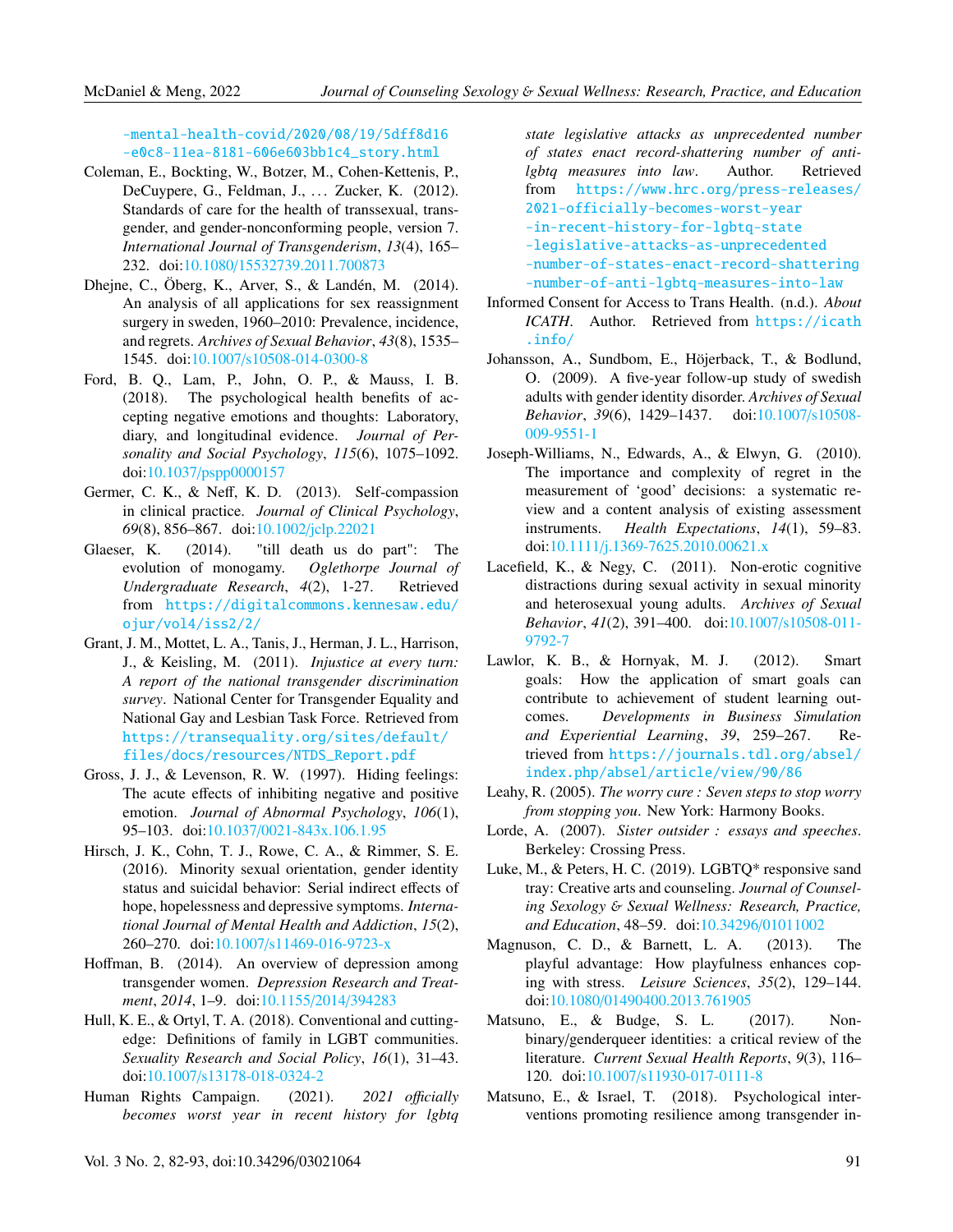dividuals: Transgender resilience intervention model (TRIM). *The Counseling Psychologist*, *46*(5), 632– 655. doi:10.1177/[0011000018787261](https://doi.org/10.1177/0011000018787261)

- <span id="page-11-11"></span>McClelland, S. I. (2010). Intimate justice: A critical analysis of sexual satisfaction. *Social and Personality Psychology Compass*, *4*(9), 663–680. doi[:10.1111](https://doi.org/10.1111/j.1751-9004.2010.00293.x)/j.1751- [9004.2010.00293.x](https://doi.org/10.1111/j.1751-9004.2010.00293.x)
- <span id="page-11-12"></span>McClelland, S. I. (2017). Conceptual disruption. *Psychology of Women Quarterly*, *41*(4), 451–464. doi:10.1177/[0361684317725985](https://doi.org/10.1177/0361684317725985)
- <span id="page-11-17"></span>McDaniel, R., & Twist, M. L. C. (2016). Designer relationships: a guide to happy monogamy, positive polyamory, and optimistic open relationships, edited by mark a. michaels and patricia johnson. *Sexual and Relationship Therapy*, *33*(3), 364–366. doi:10.1080/[14681994.2016.1192596](https://doi.org/10.1080/14681994.2016.1192596)
- <span id="page-11-2"></span>Meyer, I. H. (2003). Prejudice, social stress, and mental health in lesbian, gay, and bisexual populations: Conceptual issues and research evidence. *Psychological Bulletin*, *129*(5), 674–697. doi[:10.1037](https://doi.org/10.1037/0033-2909.129.5.674)/0033- [2909.129.5.674](https://doi.org/10.1037/0033-2909.129.5.674)
- <span id="page-11-22"></span>Meyer, I. H. (2015). Resilience in the study of minority stress and health of sexual and gender minorities. *Psychology of Sexual Orientation and Gender Diversity*, *2*(3), 209–213. doi:10.1037/[sgd0000132](https://doi.org/10.1037/sgd0000132)
- <span id="page-11-18"></span>Michaels, M. (2015). *Designer relationships : a guide to happy monogamy, positive polyamory, and optimistic open relationships*. Jersey City, New Jersey: Cleis Press.
- <span id="page-11-14"></span>Mitchell, K. E., Levin, S. A., & Krumboltz, J. D. (1999). Planned happenstance: Constructing unexpected career opportunities. *Journal of Counseling* & *Development*, *77*(2), 115–124. doi[:10.1002](https://doi.org/10.1002/j.1556-6676.1999.tb02431.x)/j.1556- [6676.1999.tb02431.x](https://doi.org/10.1002/j.1556-6676.1999.tb02431.x)
- <span id="page-11-1"></span>Mizock, L., & Lundquist, C. (2016). Missteps in psychotherapy with transgender clients: Promoting gender sensitivity in counseling and psychological practice. *Psychology of Sexual Orientation and Gender Diversity*, *3*(2), 148–155. doi:10.1037/[sgd0000177](https://doi.org/10.1037/sgd0000177)
- <span id="page-11-9"></span>Morain, S. R., Wootton, S. H., & Eppes, C. (2017). A devastating delay — zika and the implementation gap. *New England Journal of Medicine*, *377*(16), 1505– 1507. doi:10.1056/[nejmp1707273](https://doi.org/10.1056/nejmp1707273)
- <span id="page-11-15"></span>Morin, J. (1996). *The erotic mind : unlocking the inner sources of sexual passion and fulfillment*. New York: HarperPerenial Publishers.
- <span id="page-11-10"></span>Murad, M. H., Elamin, M. B., Garcia, M. Z., Mullan, R. J., Murad, A., Erwin, P. J., & Montori, V. M. (2010). Hormonal therapy and sex reassignment: a systematic review and meta-analysis of quality of life and psychosocial outcomes. *Clinical Endocrinology*, *72*(2), 214–231. doi:10.1111/[j.1365-2265.2009.03625.x](https://doi.org/10.1111/j.1365-2265.2009.03625.x)
- <span id="page-11-13"></span>Nagoski, E. (2015). *Come as you are : the surprising new*

*science that will transform your sex life*. New York: Simon & Schuster Paperbacks.

- <span id="page-11-8"></span>Nylund, D., & Temple, A. (2017). Queer informed narrative therapy: Radical approaches to counseling with transgender persons. In *Social justice and counseling* (pp. 159–170). Routledge.
- <span id="page-11-3"></span>Perrin, P. B., Sutter, M. E., Trujillo, M. A., Henry, R. S., & Pugh, M. (2019). The minority strengths model: Development and initial path analytic validation in racially/ethnically diverse LGBTQ individuals. *Journal of Clinical Psychology*, *76*(1), 118–136. doi:10.1002/[jclp.22850](https://doi.org/10.1002/jclp.22850)
- <span id="page-11-7"></span>Proyer, R. T. (2017). A new structural model for the study of adult playfulness: Assessment and exploration of an understudied individual differences variable. *Personality and Individual Di*ff*erences*, *108*, 113–122. doi:10.1016/[j.paid.2016.12.011](https://doi.org/10.1016/j.paid.2016.12.011)
- <span id="page-11-19"></span>Puckett, J. A., Matsuno, E., Dyar, C., Mustanski, B., & Newcomb, M. E. (2019). Mental health and resilience in transgender individuals: What type of support makes a difference? *Journal of Family Psychology*, *33*(8), 954–964. doi:10.1037/[fam0000561](https://doi.org/10.1037/fam0000561)
- <span id="page-11-6"></span>Rider, G. N., Vencill, J. A., Berg, D. R., Becker-Warner, R., Candelario-Pérez, L., & Spencer, K. G. (2019). The gender affirmative lifespan approach (GALA): A framework for competent clinical care with nonbinary clients. *International Journal of Transgenderism*, *20*(2-3), 275–288. doi:10.1080/[15532739.2018.1485069](https://doi.org/10.1080/15532739.2018.1485069)
- <span id="page-11-4"></span>Ruff, N., Smoyer, A., & Breny, J. (2019). Hope, courage, and resilience in the lives of transgender women of color. *The Qualitative Report*, *24*(8), 1990–2008. Retrieved from [https://nsuworks.nova.edu/tqr/](https://nsuworks.nova.edu/tqr/vol24/iss8/11) [vol24/iss8/11](https://nsuworks.nova.edu/tqr/vol24/iss8/11)
- <span id="page-11-16"></span>Ryan, C. (2010). *Sex at dawn : the prehistoric origins of modern sexuality*. New York: Harper.
- <span id="page-11-21"></span>Sánchez, F. J., & Vilain, E. (2009). Collective self-esteem as a coping resource for male-to-female transsexuals. *Journal of Counseling Psychology*, *56*(1), 202–209. doi:10.1037/[a0014573](https://doi.org/10.1037/a0014573)
- <span id="page-11-20"></span>Scandurra, C., Amodeo, A. L., Valerio, P., Bochicchio, V., & Frost, D. M. (2017). Minority stress, resilience, and mental health: A study of italian transgender people. *Journal of Social Issues*, *73*(3), 563–585. doi:10.1111/[josi.12232](https://doi.org/10.1111/josi.12232)
- <span id="page-11-0"></span>Schulz, S. L. (2017). The informed consent model of transgender care: An alternative to the diagnosis of gender dysphoria. *Journal of Humanistic Psychology*, *58*(1), 72–92. doi:10.1177/[0022167817745217](https://doi.org/10.1177/0022167817745217)
- <span id="page-11-5"></span>Shelton, J., Wagaman, M. A., Small, L., & Abramovich, A. (2017). I'm more driven now: Resilience and resistance among transgender and gender expansive youth and young adults experiencing homelessness.